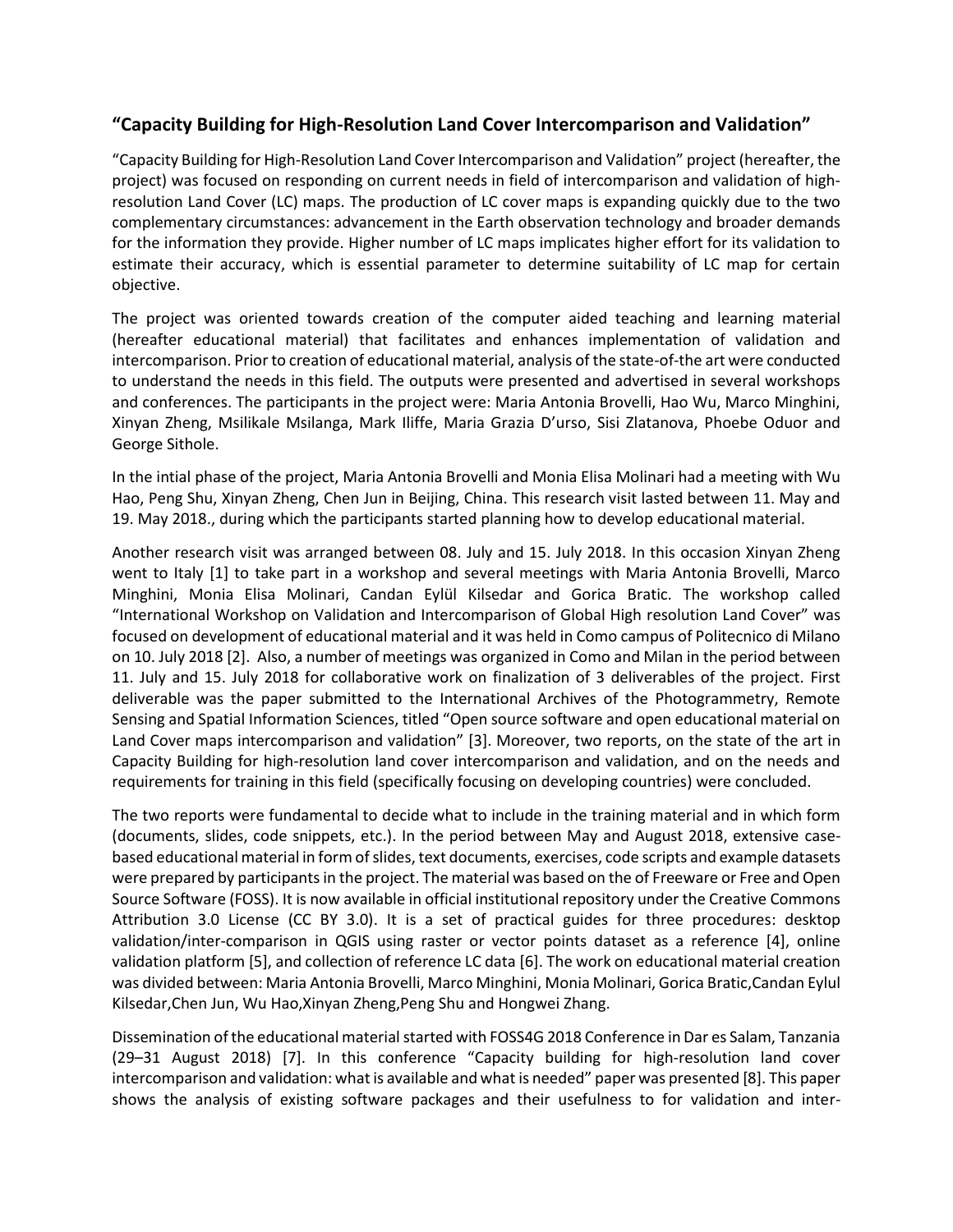comparison. Existing software with functionality of validation/inter-comparison were identified and described. However, the instructions for use were found to be mainly focused on the whole software and not on a specific functionality like validation. As a conclusion, an ad-hoc educational material, that is focused only on validation would facilitate validation/inter-comparison, and intensify its use. It was published in International Archives of the Photogrammetry, Remote Sensing and Spatial Information Sciences (Volume XLII-4/W8) [9].

Furthermore, two hands-on workshops were given: the first on September 1, 2018 at the [World Bank](https://www.worldbank.org/) in Dar es Salaam, Tanzania (in conjunction with the [FOSS4G 2018](http://2018.foss4g.org/) conference) [10]; the second on September 3, 2018 at the [Regional Centre for Mapping of Resources for Development \(RCMRD\)](http://www.rcmrd.org/) in Nairobi, Kenya [11]. The workshops were attended by a total of 60 people with a background in GIS and Remote Sensing, distributed among students, GIS analysts and developers, professionals and public employees.

The last workshop [12] was given during the [ISPRS TC IV Symposium 2018,](http://www.isprs.org/tc4-symposium2018/) held in Delft (The Netherlands) in October 1-5, 2018 [13]. In this workshop there was around 60-80 attendees.

The program of the workshops was based on the previously created educational material. Participants were first given an introduction on LC maps and their importance for the assessment of SDGs [14]; this was followed by a presentation of GlobeLand30 (GL30), the first global LC map at 30m resolution, and its [online platform](http://www.globallandcover.com/) for the visualization, analysis and validation of the LC data [5]. The [Land Cover Collector](https://landcover.como.polimi.it/collector/) application, which allows to collect and classify LC data, was then presented to the participants [6]; finally, a hand-on session was provided, showing a procedure for LC map validation based on [QGIS](https://qgis.org/) and [PyQGIS](https://qgis.org/pyqgis/master/) [4]. The workshops were conducted thanks to the effort of Chen Jun, Maria Antonia Brovelli, Peng Shu, Marco Minghini, Gorica Bratic, Msilikale Msilanga, Devotha Laurent, Phoebe Oduor and Kenneth Kasera

Moreover, during the ISPRS TC IV Symposium 2018 [12], paper "Open source software and open educational material on Land Cover maps intercomparison and validation" was presented [3]. This paper encompasses all the steps taken to finalize educational material, from analysis of the state of the art and requirements that new educational material should include, to the educational material development and illustration of its use.

One more paper was prepared for 5th Open Source Geospatial Research And Education Symposium (OGRS) [14] held on 9-11 October 2018 in Lugano, Switzerland. It was published in the PeerJ Preprents [15] with title "Open educational resources for validation of global high-resolution land cover maps". The paper presents work on educational material creation by participants from Politecnico di Milano. It describes desktop procedure for validation by means of QGIS/PyQGIS and collection LC reference data using smartphone application Land Cover Collector.

Lastly, in occasion of the first United Nations World Geospatial Information Congress (UNWGIC) held in Deqing, Zhejiang Province, China from 19 to 21 November 2018. [16] under the umbrella of ISPRS, the session "Global Land Cover and Intelligent Analysis of Remotely Sensed Images" was organised and held on Wednesday, 21 November 2018 [17]. The session was prepared in collaboration with Maria Antonia Brovelli, Wen-Zhong John Shi, Peng Shu, Olha Danylo, Qingquan Li and Serena Coetzee.

The session started with the current state-of-the-art in remote sensing for the generation and update of geospatial information and presented the mechanisms and applications of AI for Earth Observation. Then the existent High-Resolution Global Land Cover products, focusing on GlobeLand30 as considerable example, were shortly presented. Problems related to the creation of these datasets and their assessment were subject of the discussion. Besides the traditional assessment procedures made by the producers, collaborative validation, involving the activity of different countries in the world was presented as a best practice. Free and open education material (book, hands-on training material) "Capacity Building for High-Resolution Land Cover Intercomparison and Validation" was part of the session program, when it is shown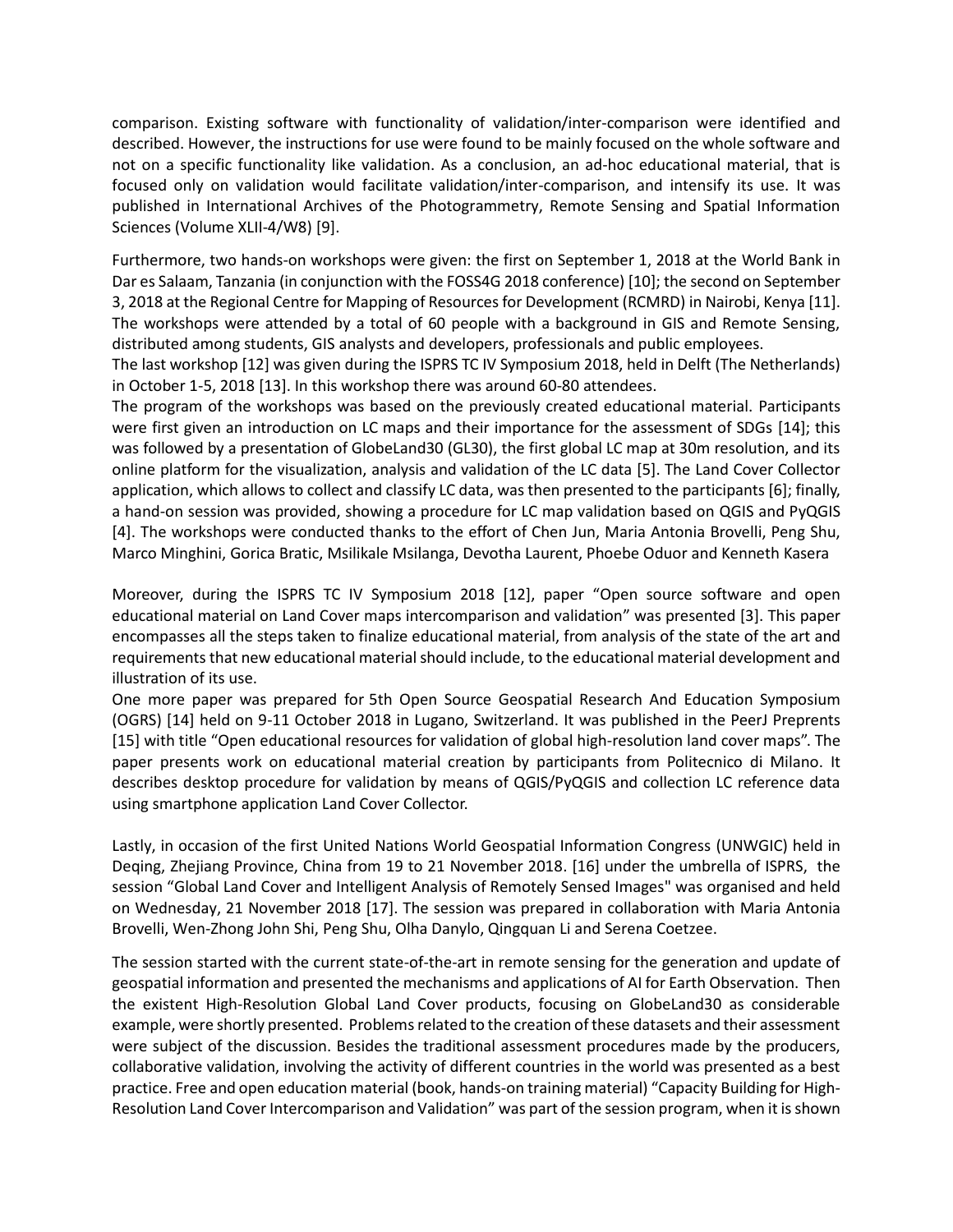how it can be downloaded and used, and that it is able to improve the capacity in all countries, especially the developing ones. Summarizing, the session presented the Global High Resolution Land Cover Maps as a whole, from the scientific challenges to the involvement of citizens, using GlobeLand30 as a relevant example [18].

Since ISPRS TC V Mid-term Symposium in Dehradun, India on November 20-23, 2018 was in the same period as UNWGIC it was not possible to attend both. The latter one was chosen as it was seen as an opportunity to give more visibility to the project outside the ISPRS community.

In the following there are pictures taken during the workshops in Africa and during UNWGIC.



Participants of the Workshop in Dar Es Salaam (Tanzania), 1 September 2018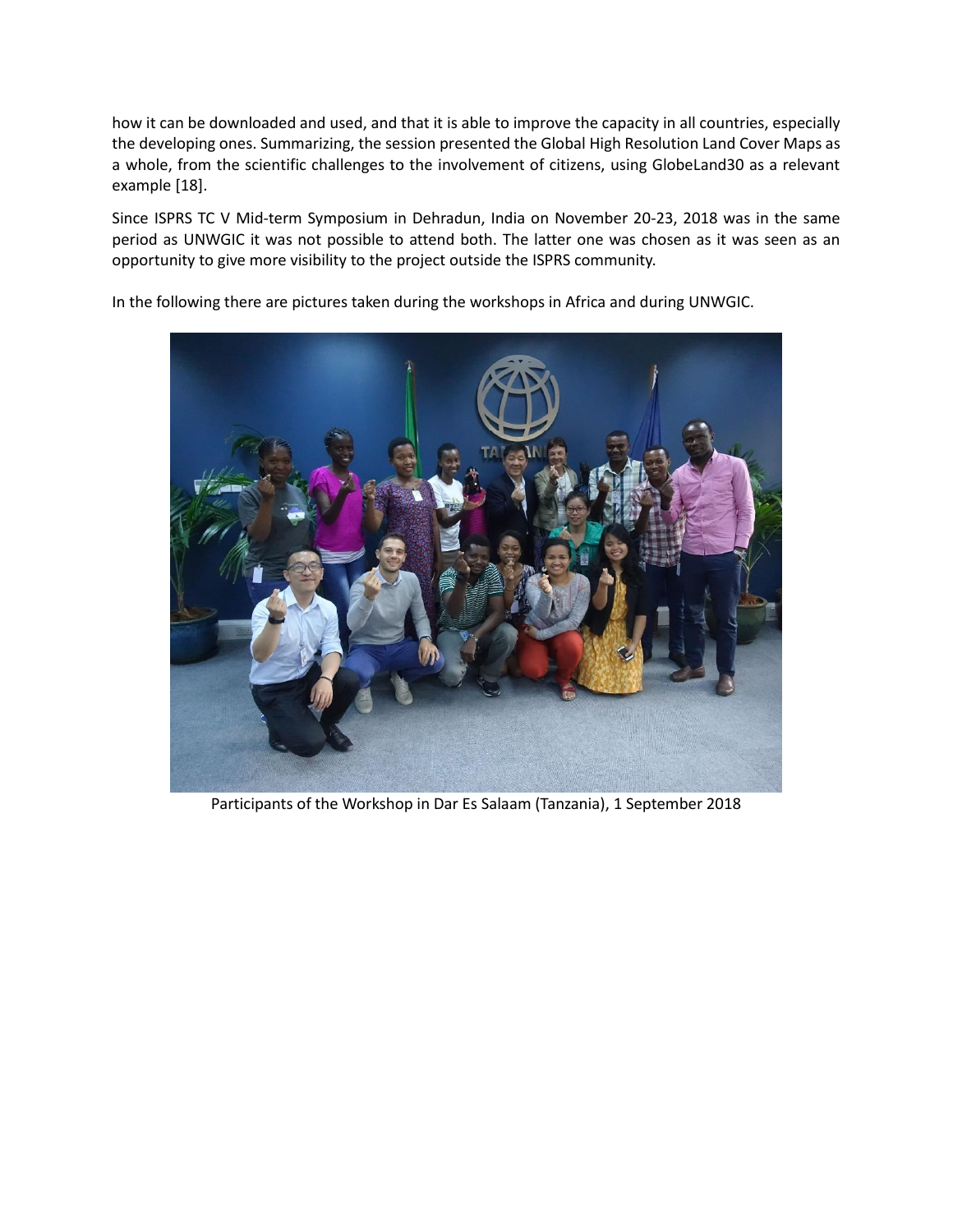

Participants of the Workshop in Nairobi (Kenya), 3 September 2018



Attendees and the speakers with Prof. Chen Jun, leader of the project GlobeLand30 (UNWGIC, Session: "Global Land Cover and Intelligent Analysis of Remotely Sensed Images")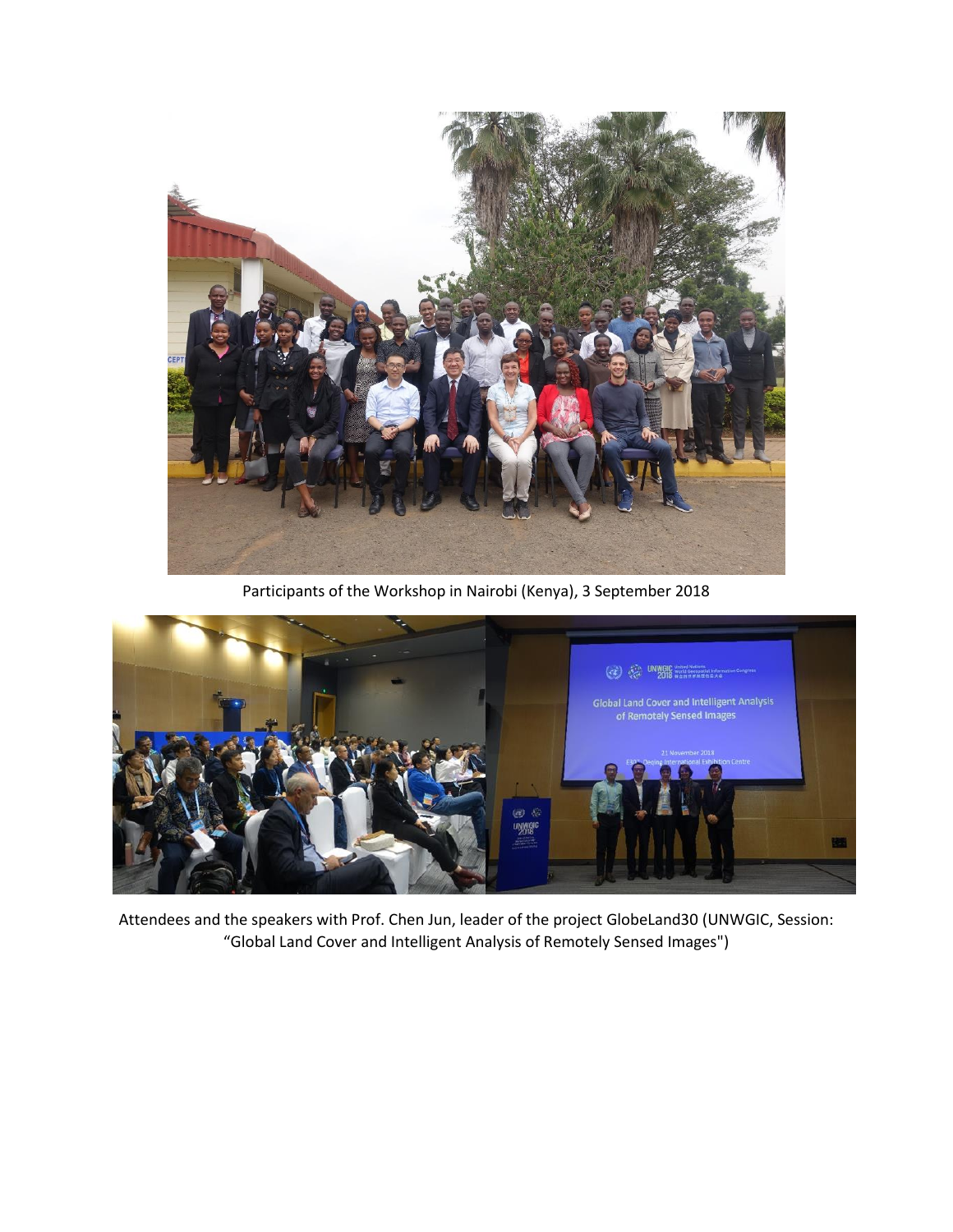## Documentation:

- [1] *Zheng Xinyan\_invitation\_letter.pdf.*
- [2] *Como Workshop Announcement.pdf.*
- [3] *Brovelli\_et\_al. Oct.2018.pdf.*
- [4] *http://www.gisgeolab.polimi.it/docs/training/ISPRS2018/Validation\_QGIS.zip.*
- [5] *http://www.gisgeolab.polimi.it/docs/presentations/Validation\_with\_GlobeLand30\_Geoportal.pdf.*
- [6] *http://www.gisgeolab.polimi.it/docs/training/ISPRS2018/Land\_Cover\_Collector.zip.*
- [7] *https://2018.foss4g.org/.*
- [8] *FOSS4G2018.pdf.*
- [9] *Brovelli\_et\_al. Aug.2018.pdf.*
- [10] *Dar Es Salaam Workshop Announcement.pdf.*
- [11] *Nairobi Workshop Announcement.pdf.*
- [12] *http://www.isprs.org/tc4-symposium2018/workshops.html.*
- [13] *http://www.isprs.org/tc4-symposium2018/.*
- [14] *http://www.gisgeolab.polimi.it/docs/presentations/Supporting\_SDGs\_with\_land\_cover\_information.pdf.*
- [15] *https://peerj.com/preprints/27214/.*
- [16] *http://ggim.un.org/unwgic/.*
- [17] *http://ggim.un.org/unwgic/nov21-parallel-Global-Land-Cover-and-Intelligent-Analysis-of-Remotely-Sensed-Images/.*
- [18] *Global Land Cover and Intelligent Analysis of Remote\_Brovelli.pdf.*
- [19] *http://2018.ogrs-community.org/.*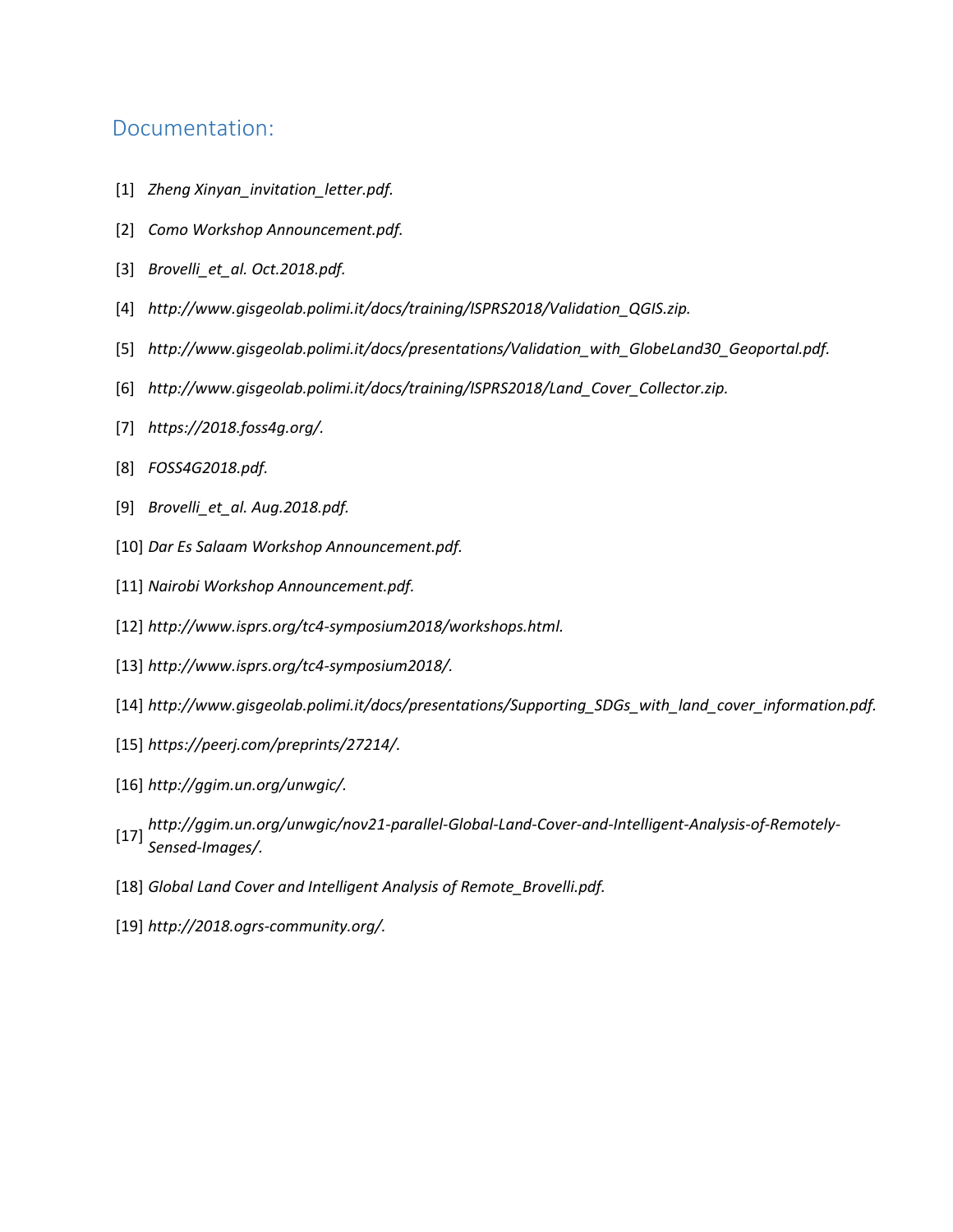| <b>FINANCIAL REPORT - ISPR PROJECT</b> |                      |                                                                                                                                                                                                                                                                             |                                                                                                                                              |  |  |
|----------------------------------------|----------------------|-----------------------------------------------------------------------------------------------------------------------------------------------------------------------------------------------------------------------------------------------------------------------------|----------------------------------------------------------------------------------------------------------------------------------------------|--|--|
| <b>DATE</b>                            | <b>AMOUNT</b>        | <b>DETAILS OF THE EXPENDITURE</b>                                                                                                                                                                                                                                           | <b>EVIDENCE OF EXPENDITURE</b>                                                                                                               |  |  |
| 01/03/2018                             | € 204.21             | Department taxation on research funds from external sources in compliance with Politecnico di<br>Milano regulations                                                                                                                                                         | The relevant regulations of<br>Politecnico di Milano<br>concerning this point can be<br>provided upon request (only<br>available in Italian) |  |  |
| 06/04/2018                             | € 3,500.00           | Partial contribution to the 12-month research grant of Ms. Candan Eylul Kilsedar                                                                                                                                                                                            | Employment contract +<br>Renewal of Host Agreement                                                                                           |  |  |
| 20/06/2018                             | € 500.00             | 12-month health insurance for Ms. Candan Eylul Kilsedar (*pursuant to Italian law, health insurance<br>must be provided to foreign researchers and paid for by the employer)                                                                                                | Ord. no. 66 - Health insurance<br>receipt                                                                                                    |  |  |
| 10/07/2018                             | € 94.00              | Reimburse to Prof. Maria Brovelli for meal expenses during the stay of the guest Prof. Xinyang Zheng<br>(research collaboration + attendance of "International workshop of validation and intercomparison of<br>global high resolution land cover" in Como - 10-13.07.2018) | Ord. no. 37284 - Copy of<br>receipts + invitation letter +<br>workshop leaflet                                                               |  |  |
| 20/07/2018                             | € 544.84             | Catering costs for international meeting in Nairobi-Kenya (Capacity building for high resolution land<br>cover intercomparison and validation) - 03.09.2018 (*invoice is provided in dollars; payment was<br>made in Euro according to daily conversion rate)               | Ord. No. 33950 - Catering<br>invoice + payment receipt +<br>workshop leaflet                                                                 |  |  |
| 02/08/2018                             | € 511.60             | Catering costs for international meeting in Daar-al-Salaam-Tanzania (Capacity building for high<br>resolution land cover intercomparison and validation) - 01.09.2018 (*invoice is provided in dollars;<br>payment was made in Euro according to daily conversion rate)     | Ord. No. 31418 - Catering<br>invoice + payment receipt +<br>workshop leaflet                                                                 |  |  |
| 30/09/2018-<br>03/10/2018              | €475.92              | Business trip of Prof. Antonia Brovelli to Delft - participation to ISPRS Technical Symposium<br>(Workshop ISPRS project)                                                                                                                                                   | Ord. No. 46017 - Trip<br>documents                                                                                                           |  |  |
| 30/09/2018-<br>03/10/2018              | € 500.00             | Fee for the participation of Prof. Brovelli to the Geo Delft Conference 2018                                                                                                                                                                                                | Ord. No. 46017 - Conference<br>fee invoice                                                                                                   |  |  |
| 11/10/2018                             | €42.42               | Business trip of Dr. Gorica Bratic to Lugano - participation to the 5th Open Source Geospatial<br>Research and Education Symposium 2018                                                                                                                                     | Ord. No. 49110 - Trip<br>documents                                                                                                           |  |  |
| 11/10/2018                             | € 104.99<br>equal to | Fee for the participation of Dr. Gorica Bratic to OGRS 2018 - Open Source geospatial research and<br>education symposium, Lugano-Canobbio (Switzerland)                                                                                                                     | Ord. No. 49110 - Conference<br>fee details                                                                                                   |  |  |

 $\mathbf{L}$ 

 $\overline{\phantom{a}}$